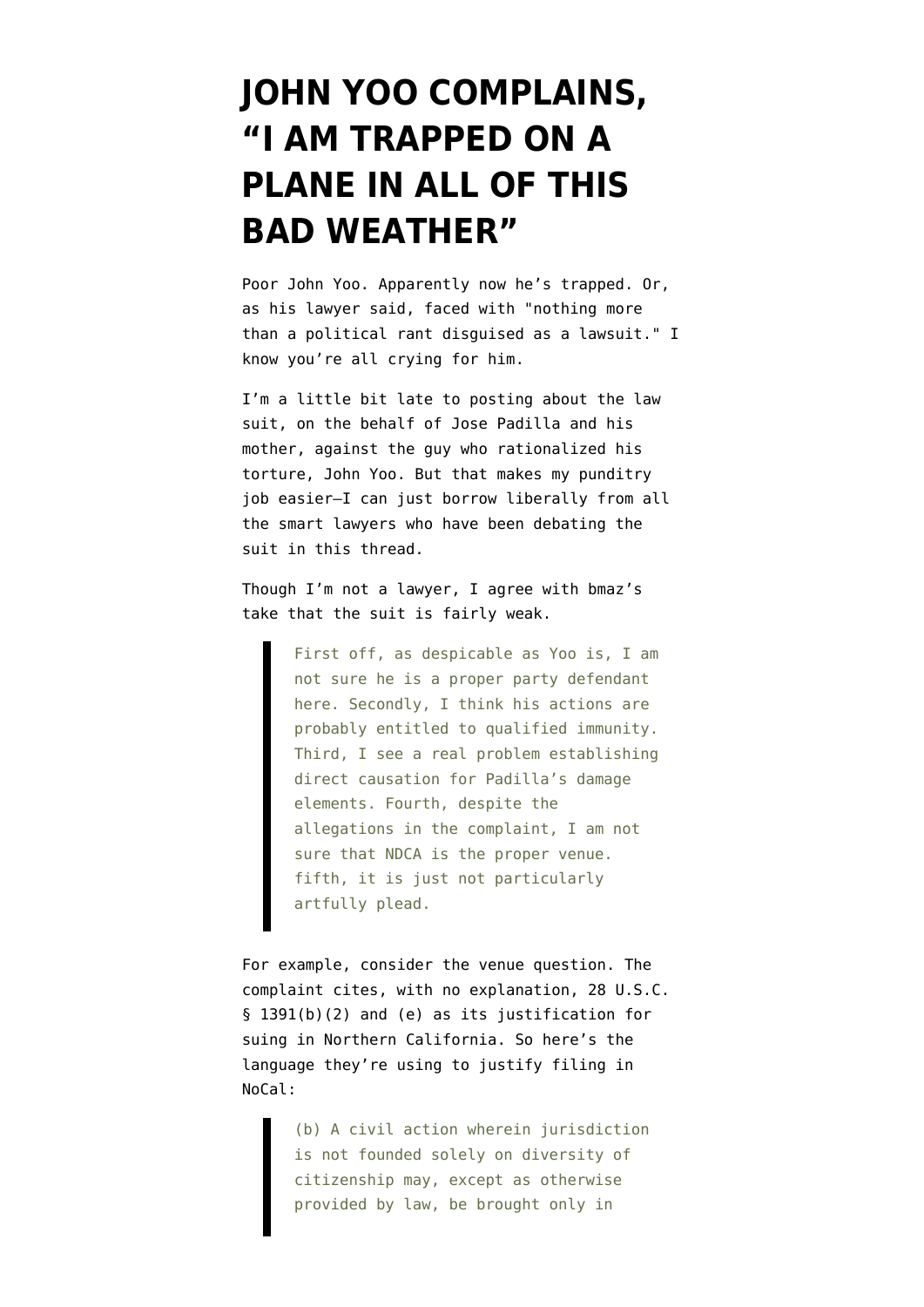[snip] (2) a judicial district in which a substantial part of the events or omissions giving rise to the claim occurred, or a substantial part of property that is the subject of the action is situated, or

(e) A civil action in which a defendant is an officer or employee of the United States or any agency thereof acting in his official capacity or under color of legal authority, or an agency of the United States, or the United States, may, except as otherwise provided by law, be brought in any judicial district in which

> (1) a defendant in the action resides,

(2) a substantial part of the events or omissions giving rise to the claim occurred, or a substantial part of property that is the subject of the action is situated, or

(3) the plaintiff resides if no real property is involved in the action. Additional persons may be joined as parties to any such action in accordance with the Federal Rules of Civil Procedure and with such other venue requirements as would be applicable if the United States or one of its officers, employees, or agencies were not a party.

But no event described in the complaint happened in Northern California–for the most part, it happened in DC or in the brig in South Carolina, so (b)(2) doesn't seem to apply. And the complaint specifically states that they're suing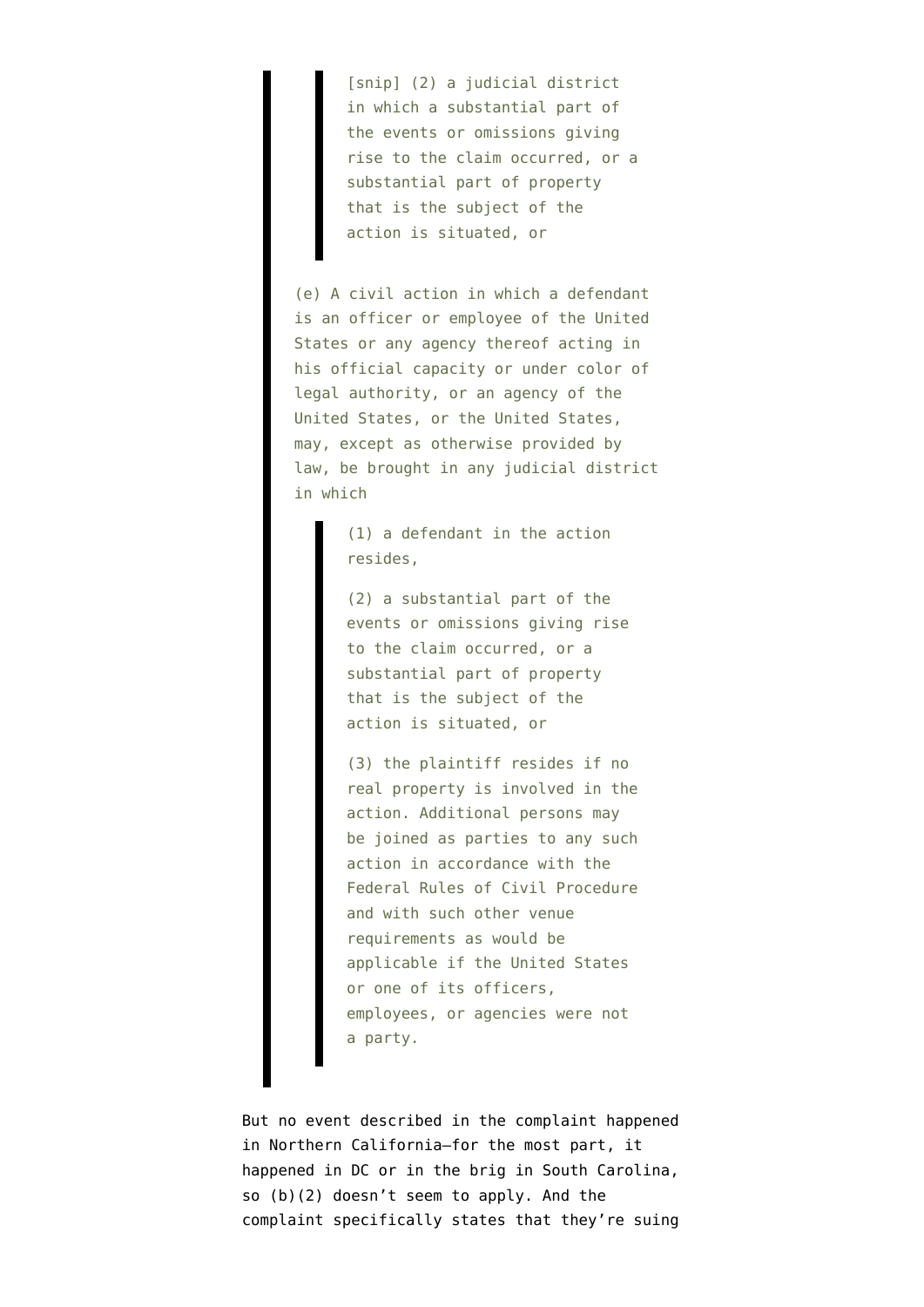Yoo individually, not in his official capacity (presumably to try to avoid some of the immunity that extends to government officials). Furthermore, while Yoo is currently a resident of California, I suspect he would dispute that he was a resident of California when the events occurred (though he probably maintained his voter registration in CA, so who knows). In short, it seems like this suit should be filed in DC or in SC.

And as to suing Yoo–as opposed to President Bush, John Ashcroft, Rummy, or any of the other people described as making the decision to declare Padilla an enemy combatant and subsequently to torture him–the suit appears to rely on two pieces of logic. First, they're arguing that Padilla was improperly declared an enemy combatant. Though they don't say it, I suspect they would argue that the government's changing treatment of Padilla (first as a material witness, then as an enemy combatant, then as a indicted defendant, each change coming just before a Court ruling that might rule that status as improper) proves the enemy combatant–and therefore the treatment he received in the Brig–was not legal.

Presuming that's what they're intending (and mind you, I am imposing this logic onto the complaint, they don't say that), then you get into the allegation that Yoo wrote an opinion that deliberately legalized this illegal designation and went on to write the opinions that legalized the illegal treatment of Padilla.

> 96. Upon information and belief, Defendant Yoo was personally involved in formulating the recommendation to President George W. Bush that Mr. Padilla be detained without charge as an "enemy combatant." The actions of Defendant Yoo proximately and foreseeably caused Mr. Padilla to be seized from the civilian criminal system and transferred to military detention.

97. Upon information and belief,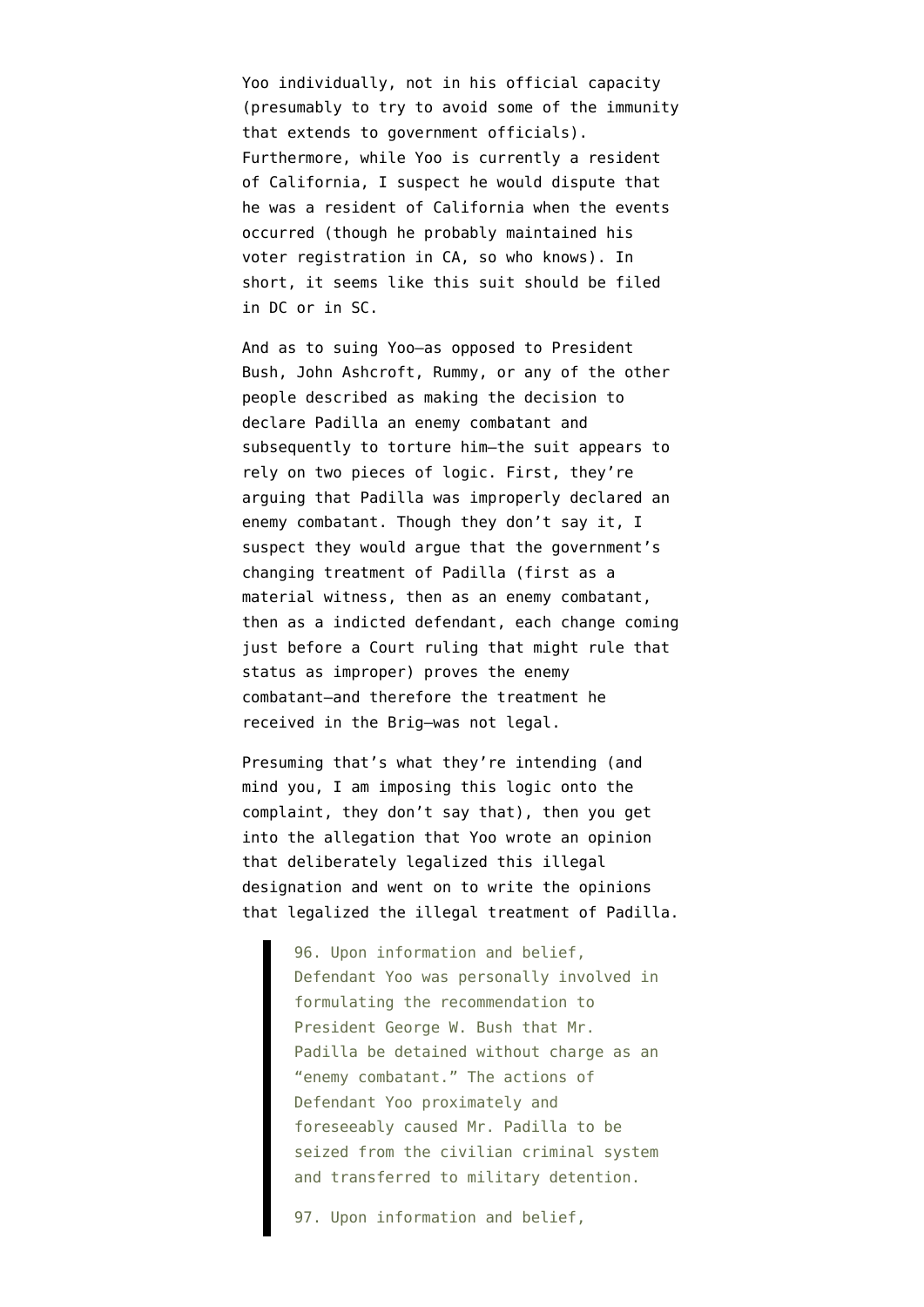Defendant Yoo personally participated in and/or approved the decision militarily to detain Mr. Padilla with the intention of subjecting Mr. Padilla to conditions of confinement designed to coerce from him potentially self-incriminating evidence, to shield the illegal detention and interrogation from judicial review, and to deprive Mr. Padilla of due process of law, proximately and foreseeably causing harm to Mr. Padilla and Ms. Lebron.

98. Defendant Yoo authored the legal opinion recommending that Mr. Padilla could be taken into custody as a military combatant. Defendant Yoo himself has publicly asserted that Attorney General Ashcroft relied on this opinion in recommending Mr. Padilla's seizure out of the civilian justice system and detention without charge in a military prison.

Though, IMO, this logic doesn't hold up, as the government always maintained that the criminal indictment in civil court did not rescind Padilla's enemy combatant status.

> The threat of re-detention is not a figment of Mr. Padilla's imagination. On or about November 23, 2005 – shortly after the criminal indictment against Mr. Padilla was made public – Deputy Solicitor General Gregory Garre informed Mr. Padilla's counsel, Jonathan Freiman, that it was the government's position that the "enemy combatant" designation had not been rescinded and that the government could therefore militarily redetain Mr. Padilla at any time based on his alleged past acts.

But then, the suit is much vaguer than I'm making out here, and one of the central intents of this suit appears to be to get Padilla's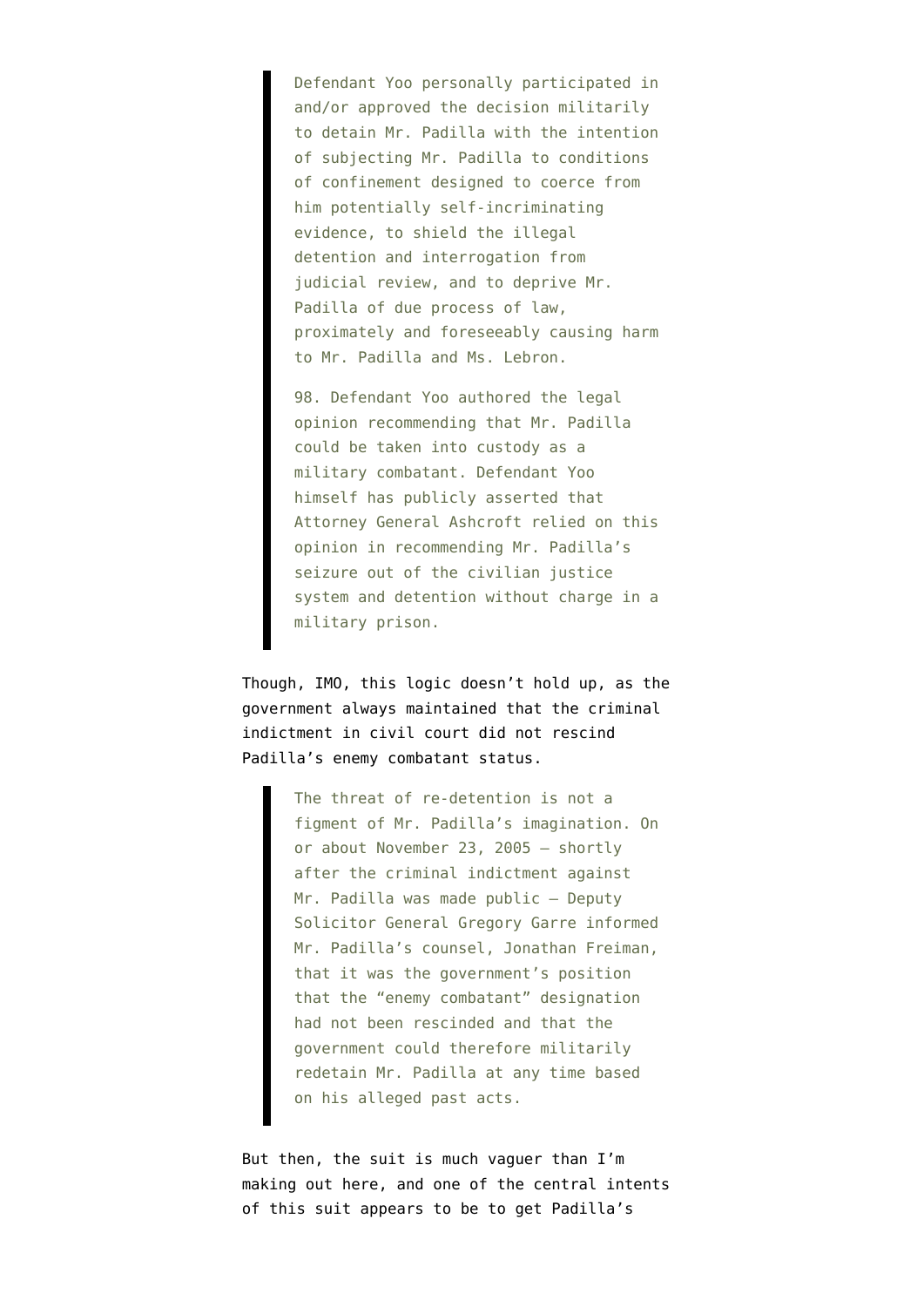status as an enemy combatant back before the Courts. There's no way Padilla could win this suit, after all, unless a court ruled that his designation as an enemy combatant was improper.

Now, all that's my take before you get to the question of whether or not Yoo is entitled to immunity for his actions (see [bmaz](http://emptywheel.firedoglake.com/2008/01/04/how-doj-put-off-confessing-to-their-pixie-dust/#comment-42258), [masaccio](http://emptywheel.firedoglake.com/2008/01/04/how-doj-put-off-confessing-to-their-pixie-dust/#comment-42218), and [Mary](http://emptywheel.firedoglake.com/2008/01/04/how-doj-put-off-confessing-to-their-pixie-dust/#comment-42252) debating that). And, as [bmaz](http://emptywheel.firedoglake.com/2008/01/04/how-doj-put-off-confessing-to-their-pixie-dust/#comment-42216) points out, we won't get to discovery if we don't overcome the jurisdictional issues, including immunity but also venue.

So, on balance, I guess I'm agreeing with bmaz. I don't see how this suit gets to the fun part of discovery, for the several reasons bmaz mentions. But I'm not sure that's the point, yet. Most optimistically, it seems designed to re-open the question of whether Padilla was properly designated an enemy combatant. That might actually work if the plaintiffs work this suit in different venues. But even at the most basic level, this is going to push judges to weight their own self-respect against the government's claims that it can break the law without any legal consequences. As [masaccio](http://emptywheel.firedoglake.com/2008/01/04/how-doj-put-off-confessing-to-their-pixie-dust/#comment-42266) argues,

> It looks like the point of the complaint is the vivid description of the torture. In the decision, first the judge writes out all of that, stating that the facts stated by the plaintiff are entitled to a presumption of correctness, accompanied by dozens of cites. Then the judge has to patch together some kind of argument to get Yoo out. The contortions in that part will be obvious to a casual observer, and the question is the limits of the willingness of the judge to show to the world that the judge possesses the level of intellectual dishonesty that will be required.

One final thing. The neatest thing about this suit is the way it uses good conservatives against the government. If I'm right about the